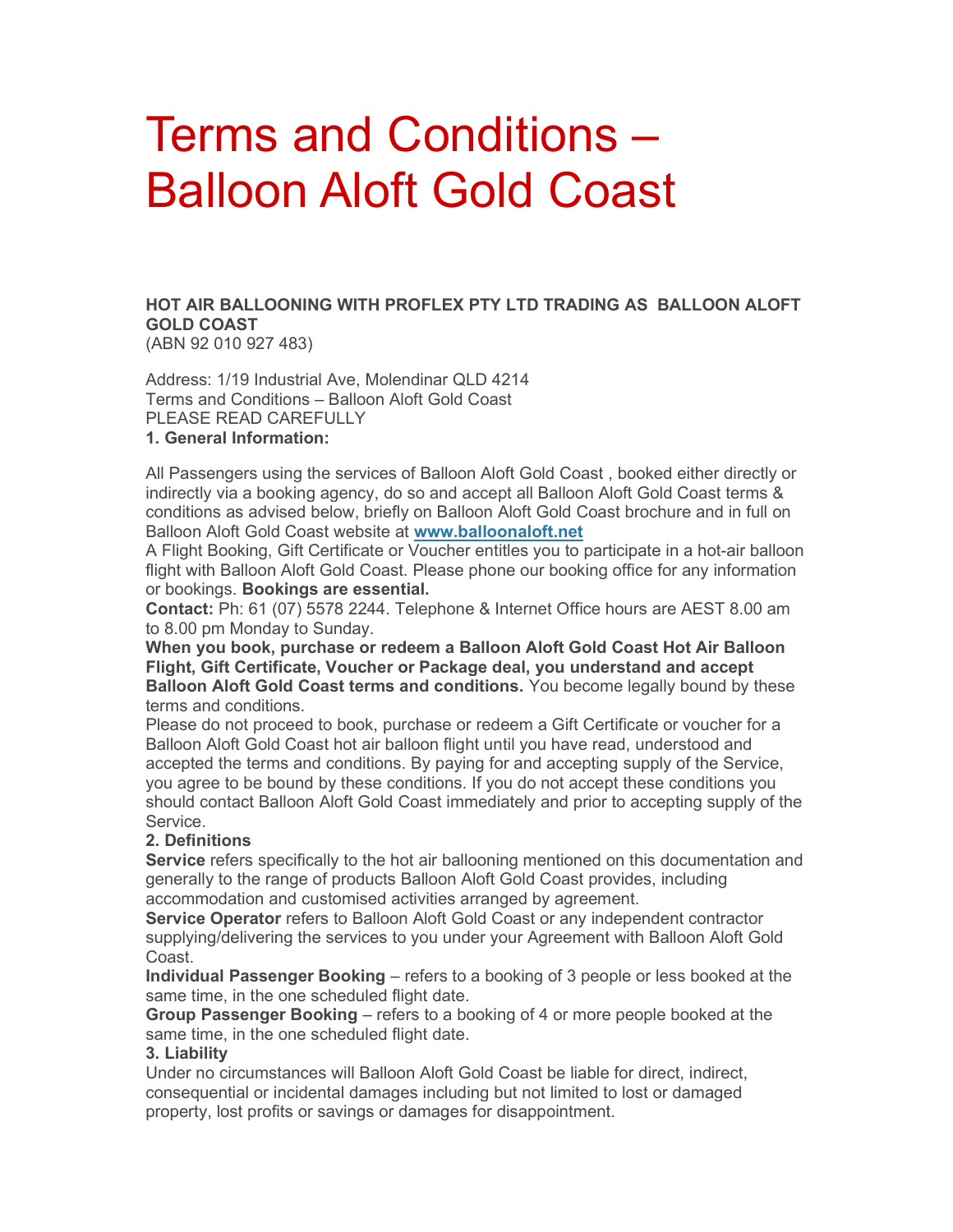Balloon Aloft Gold Coast may arrange for the hot air ballooning to be performed under a 'code-sharing' arrangement, i.e. it may subcontract another ballooning company to provide you with your flight. In such instances, Balloon Aloft Gold Coast accepts no liability in connection with such services or for any loss, injury, or damage to or in respect of any person or property. Balloon Aloft Gold Coast reserves the right to alter contents of products and location when deemed necessary. Balloon Aloft Gold Coast does however warrant providing services of equal nature and value.

4. Prices: – Pricing available from our company upon request. Due to operational issues, Balloon Aloft Gold Coast reserves the right to alter all itineraries and / or fare details, and choice of balloons. We reserve the right to change prices without notice. All prices are in Australian dollars (AUD\$), and include Goods & Services Tax (GST) at the current rate of 10%.

5. Payment methods:  $-$  can be cash, cheque, money order, valid credit card (MasterCard, Visa or Amex), bank direct deposit or an approved voucher. Please note, to cover credit cards surcharges, wire transfers, bank and currency exchange rate fees, additional charges may apply. Payment by way of AMEX card will attract a 4% surcharge for processing. This surcharge is non-refundable in the event of a trip cancellation.

6. Bookings: – Full payment or a holding deposit of 50% of the total booking value, at least 14 days prior to your flight, will confirm your booking. Full payment is required within 7 days prior to your flight date. Passenger's names, estimated weights in kilograms and after hours contact or mobile phone number will be required for booking and flight manifest purposes. Once a booking has been made, any date changes will incur a \$50 re-booking fee, per booking.

7. Weather, Mechanical, Staffing & Other Safety Conditions Hot air ballooning relies on suitable weather conditions in order to proceed safely. Information on specific weather considerations may be provided upon request at the time of making the booking. Additionally, flights may be dependant on mechanical performance or staffing availability. When conditions are deemed by Balloon Aloft Gold Coast to be unsuitable or unsafe to proceed, then trips may not go ahead on the scheduled date. Similarly a trip may be postponed due to less than minimum numbers being achieved. It may be necessary to postpone a flight at any time, if in Balloon Aloft Gold Coast judgment the conditions are not suitable. We reserve the right to cancel a flight at any time up to the moment of launch.

In the unfortunate event that a flight must be delayed, rescheduled or cancelled due to any of the above factors, Balloon Aloft Gold Coast will hold payment in credit and offer alternative booking dates (see section 8). If you are on a 'balloon package' and the flight is cancelled due to any of the aforementioned reasons, the accommodation / meals / transfer portion of the package, if used, must be paid. Balloon Aloft Gold Coast will not accept any liability for travel, accommodation, inconvenience or other costs incurred or lost through such cancellation. International, interstate and country visitors should factor the possibility of short notice cancellation into their plans.

Weather conditions can also affect the duration and route of all flights in all locations. Balloon Aloft Gold Coast endeavour's to give each passenger the best ballooning experience possible, subject to the daily wind and weather conditions. With passenger's safety always at the forefront of pilots concern, a flight altered in route, or landing earlier than anticipated, will be deemed as a completed flight for that day provided the flight is more than 40 minutes duration (for a one hour flight) or 20 minutes (for the 30 minute flight). Balloon Aloft Gold Coast reserves the right to change the location of the flight if the pilot deems weather conditions do not allow the flight to be carried out safely in the Gold Coast region.

8. Flight Alteration & Cancellation of a Booking: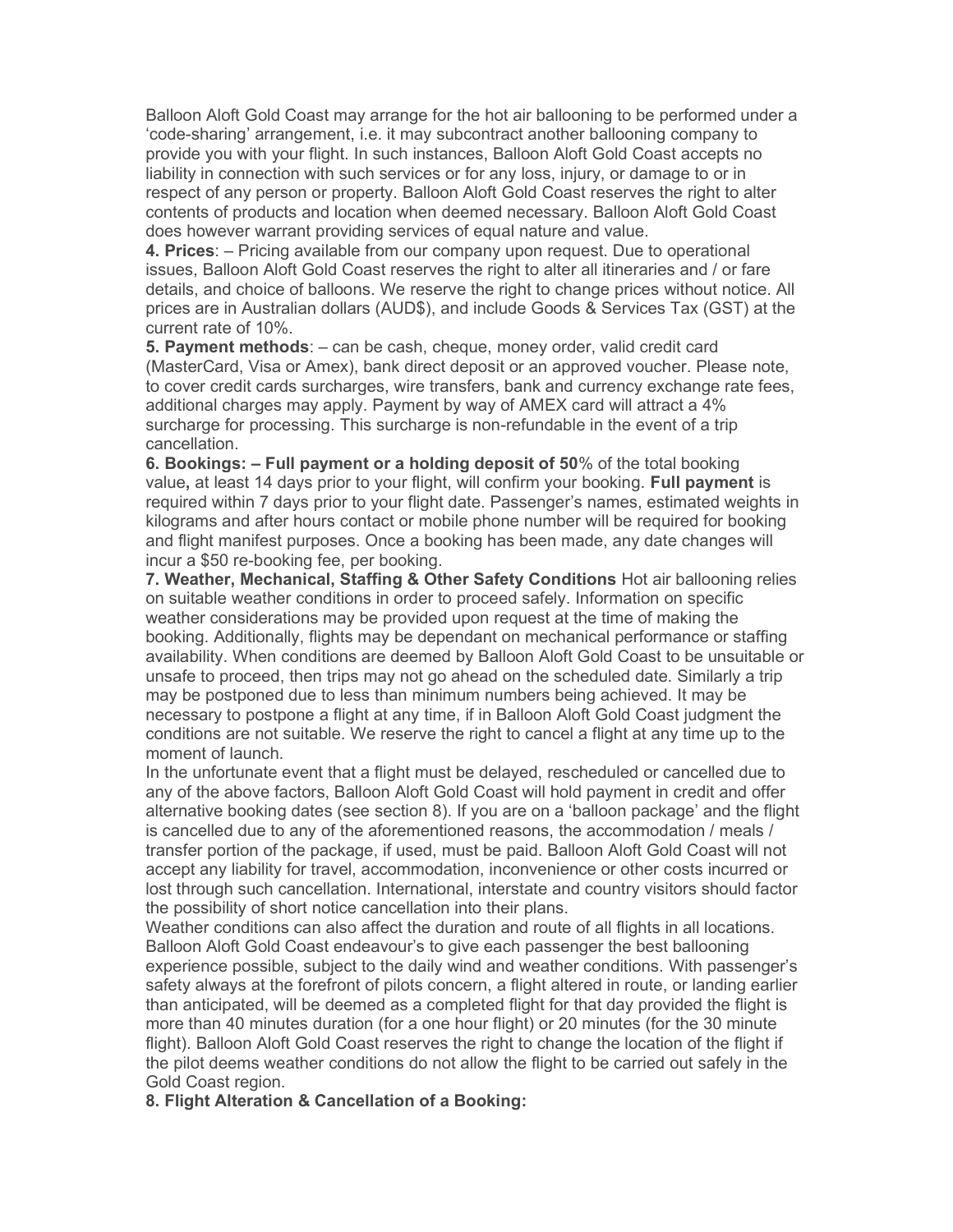(a) In the unfortunate event you should have to alter or cancel your booking, certain fees apply:

### i) Individual Passenger Booking (1 – 3 passengers)

• Any flight cancelled within 72 hours prior to flight date will forfeit the full fare per person and will not be refunded.

• Any flight altered within 72 hours will be at the discretion of Balloon Aloft and dependant upon flight availability.

• All alterations to flight date will incur a rebooking fee of \$50.00 per booking.

• Any flight cancelled outside of 72 hours of flight date will incur a cancellation fee of \$50.00 per person.

• Missed flight: If you fail to show up for your flight or do not arrive in time for the flight and you miss your scheduled flight date; the full flight fare (100%) is forfeited and no rebook or refund will be made. You may send someone else in your place if you wish – please notify us the name and estimated weight of any replacement person (this is at the sole discretion of Balloon Aloft). The company has the right to retain all deposits received up to the amount of the cancellation fee and invoices will be issued for any further amounts outstanding. If we are holding a credit card for security and you alter, cancel or miss the flight, the credit card will be debited and/ or invoices will be issued for any further amounts outstanding. You cannot receive a refund on any trips booked with a gift certificate.(See Section 12)

ii) Group Passenger Booking (4 or more #1).

• Any flight cancelled within 7 days prior to flight date will forfeit the full fare per person and will not be refunded.

• Any flight altered within 7 days will be at the discretion of Balloon Aloft and dependant upon flight availability.

• All alterations to flight date will incur a rebooking fee of \$25.00 per person.

• Any flight cancelled outside of 7 days of flight date will incur a cancellation fee of \$50.00 per person.

• Missed flight: If you or any member of your group, fails to show up for the flight or do not arrive in time for the flight and miss the scheduled flight date; the full flight fare (100%) is forfeited and no rebook or refund will be made. You may send someone else in your place if you wish – please notify us the name and estimated weight of any replacement person (this is at the sole discretion of Balloon Aloft). The company has the right to retain all deposits received up to the amount of the cancellation fee and invoices will be issued for any further amounts outstanding. If we are holding a credit card for security and you alter, cancel or miss the flight, the credit card will be debited and/ or invoices will be issued for any further amounts outstanding. You cannot receive a refund on any trips booked with a gift certificate. (See Section 12)

#1 Note: Separate cancellation and alteration provisions apply to large groups and customised events. These are specified on the group booking documentation supplied. Balloon Aloft Gold Coast reserves the right to amend these fees and notice periods. When special circumstances arise, some of these Terms and Conditions may be superseded by those published on your booking confirmation documentation.

(b) If your flight has been cancelled by Balloon Aloft Gold Coast due to inclement weather or flight safety conditions (see section 7), please contact our booking office as soon as possible to rebook. Your booking details will go into "open dated" status in our bookings system, and the validity date is automatically extended for 3 months. We do ask that you contact us within 90 days to arrange another flight. If the rescheduling of the flight exceeds 90 days, and if there is a price difference since the initial booking date, an adjustment and additional fare payment may be necessary. Rebooking must be done within 12 months of the first cancelled flight date. If rebooking the flight is not possible due to special circumstances such as travel arrangements or medical issues, refunds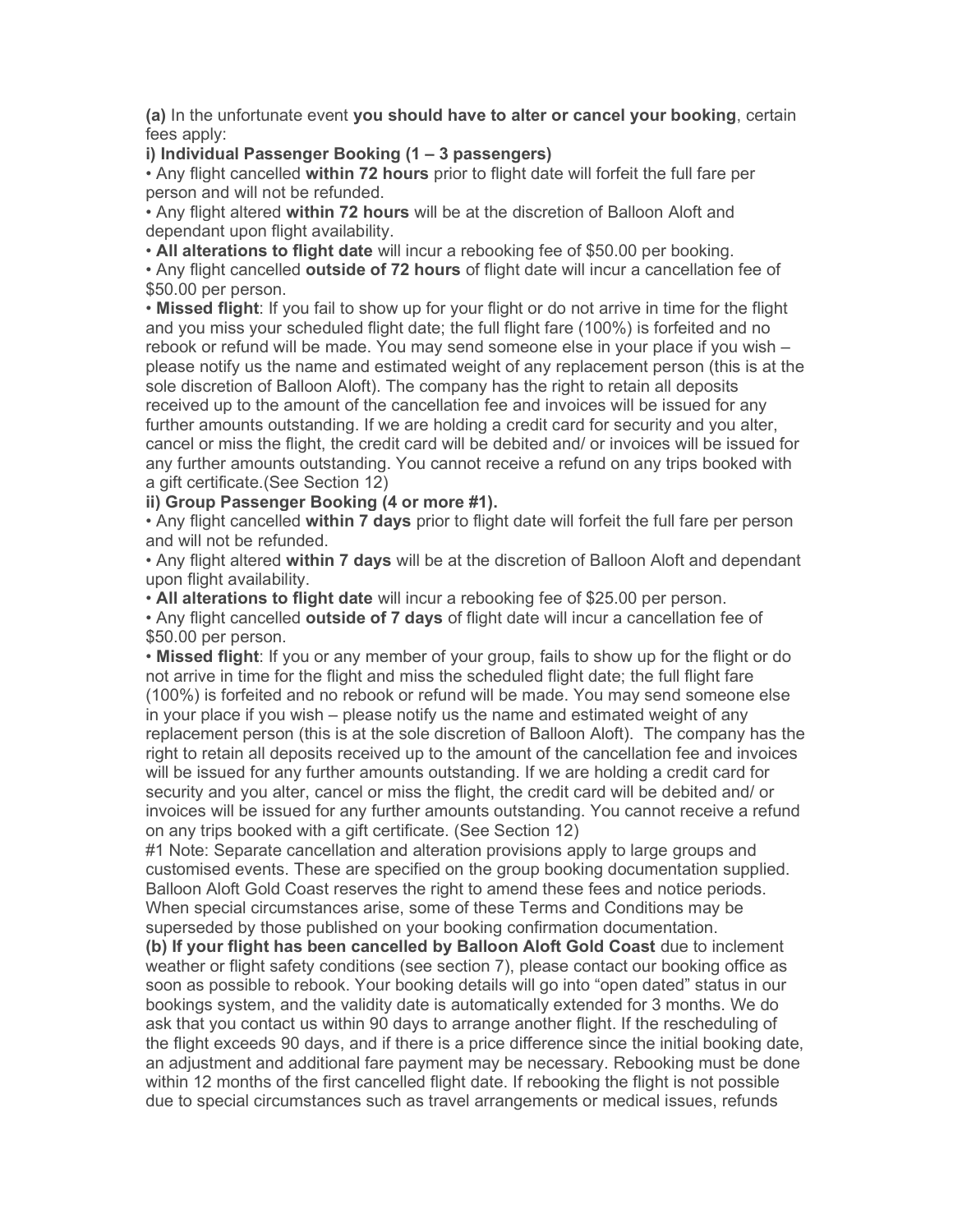may be given upon request. There will be no refunds for bookings held on our system for longer than 6 months. Refunds may incur a \$25.00 administration fee.

You cannot receive a refund on any trips booked with a gift certificate.(See Section 12) c) If your flight booking or travel voucher has not been purchased directly from Balloon Aloft Gold Coast, but from another party such as a travel booking agent, tour operator or online experience booking service, then that parties conditions of purchase will also apply.

### 9. Passengers Responsibility

(a) It is the passengers responsibility to advise Balloon Aloft Gold Coast, no later than 48 hours prior to the scheduled balloon flight, the passenger's names, estimated weights in kilograms and after hours contact or mobile phone number (to be switched on) for flight manifest and contact purposes.

(b) It is the passenger's responsibility to ensure they/you arrive at the designated meeting place prior to the advised meeting time. You should have received booking confirmation details of your flight; please notify the Balloon Aloft Gold Coast office immediately and prior to your flight date if you do not have this information. You are also required to follow the check-in procedure outlined in the confirmation letter the evening before your flight. If you do not contact the confirmation number (0400 40 40 22) as required between 6.00 and 7.00 p.m., Balloon Aloft Gold Coast cannot be held liable for the consequences of not checking in with your pilot and receiving the latest instructions. (c) In the interests of safety, passengers undertake to follow the advice of the pilot and ground crew, comply with any local codes of conduct and act sensibly and prudently at all times. Passengers also agree to indemnify Balloon Aloft Gold Coast, its owners, officers and employees for all losses and/or damage arising from any act or default on your part or the part of a member of your party. Under no circumstances at any time during supply of the Services should you or a member of your party be under the influence of drugs or alcohol, nor should you take medication that could affect or impair your judgment at this time.

(d) Check with your medical practitioner if you have a pre-existing medical condition that may be affected by the physical nature of hot air ballooning. You agree to indemnify Balloon Aloft Gold Coast, its owners, officers and employees against any incident related to your health occurring during or after supply of the Services.

(e) Balloon Aloft Gold Coast requires each passenger to sign a standard Balloon Aloft Gold Coast 'Registration, Medical Check & Notification of Risk Form before the flight. When you sign this, you are operating under Balloon Aloft Gold Coast Australia Air Operators Certificate SQ532306, issued by the Civil Aviation Safety Authority of Australia. Passengers will be briefed and given safety instructions on the day. This includes take off & landing positions

(f) Personal belongings taken on board at the passenger's own risk.

(g) Ballooning is an outdoor adventure activity, and Balloon Aloft Gold Coast cannot be held liable for damage to any clothing and/ or other personal property. Suitable clothing, a hat and fully enclosed sturdy footwear must be worn. No thongs or high heels allowed. 10. Entry Restrictions.

a) Weight notification: Balloon Aloft Gold Coast will require, for flight manifest purposes all passengers' names and estimated weights (in kilograms).

b) Minimum Age Requirement: Children ages are between 3 to 13 years. Children are welcome and must be accompanied by a paying adult. Infants are not permitted due to the Civil Aviation and Safety Authority (CASA) regulations and guidelines. Adult prices will apply from age 14 years and upwards.

c) Disabled passengers are able to balloon, although limitations do apply due to the Civil Aviation and Safety Authority (CASA) regulations. CASA requires that all passengers are able to embark and disembark a balloon basket unassisted for safety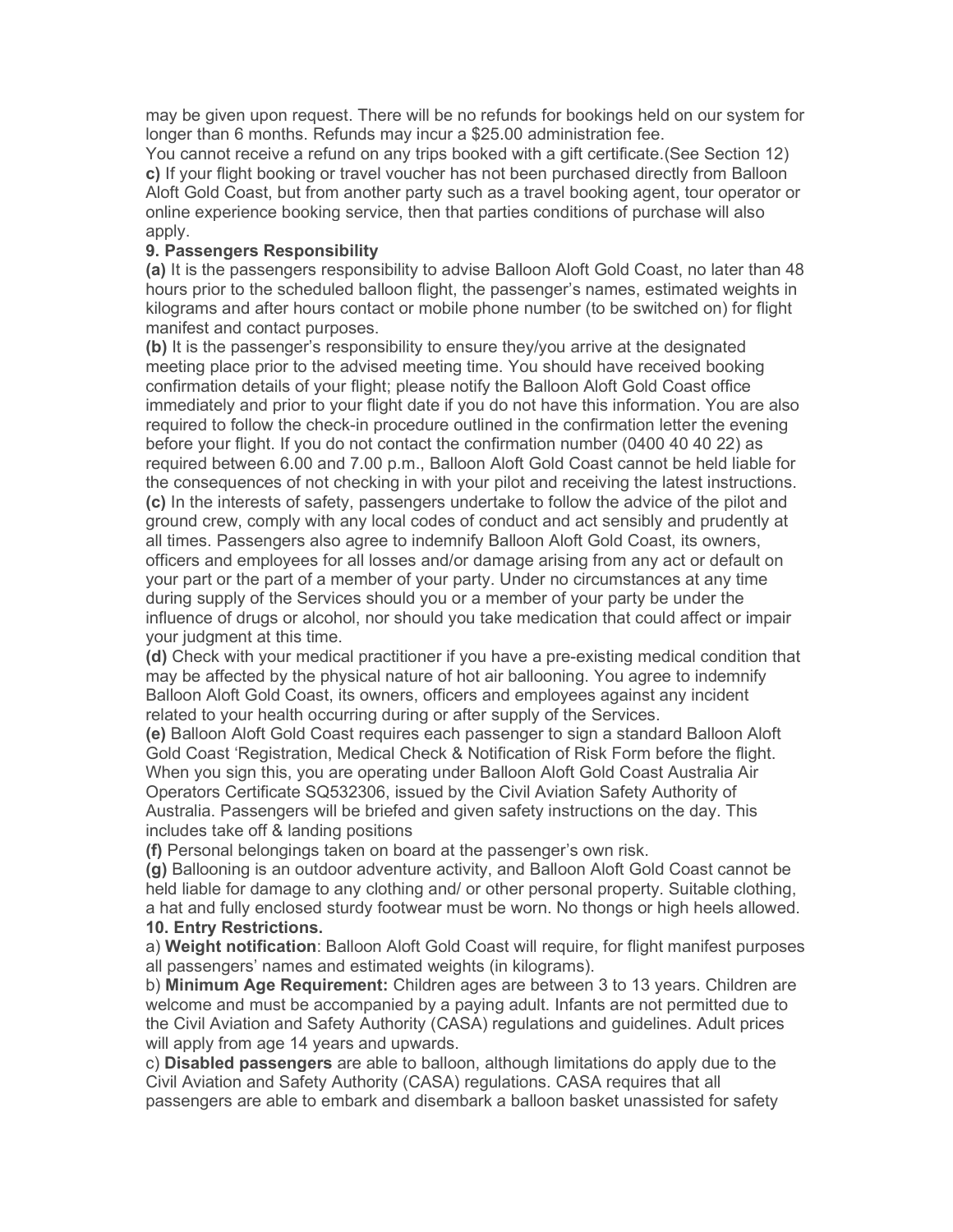reasons. No wheelchair facilities are available. Disabled persons participating in the balloon flight do so at their own risk and the company accepts no liability for any damage or injury caused.

As the flight is for approximately 1 hour, passengers must be able to stand unaided for the duration of the flight. (i.e.: no additional aids such as seats, walkers, sticks or crutches are permitted in the basket). If in doubt, an able bodied person (friend or relative) must accompany the "slightly infirm" passenger.

d) Pregnant women. Regrettably under the Civil Aviation and Safety Authority (CASA) regulations and Balloon Aloft Gold Coast's policy we do not fly women who are over 12 weeks pregnant.

e) Diving: Those persons diving the day or night before travel should check with a qualified dive master regarding their ballooning journey. We do not fly above 4,500 feet altitude and most flights are around 2,500 feet altitude. Passengers diving the day or night before travel who participate in ballooning do so at their own risk, and the company accepts no liability for any damage or injury caused.

#### 11. Additional Booking Information

a) Standard Ballooning Program: Please allow  $3.5 - 4.5$  hours for the balloon activity program, which includes the inflation, the flight, deflation & packing up, flight program transportation, and a restaurant champagne breakfast (if included) commemorative flight certificate presentation. Flight program, times and duration may vary slightly at the pilot's discretion.

b) All Ballooning Packages advertised on Balloon Aloft Gold Coast website, brochures and fliers include an option of approximately 30 or 60 minute flights.

c) Days of Operation – Balloon Aloft Gold Coast operate daily, at sunrise, all year around with the exception of unsuitable weather or insufficient passenger's numbers. d) Minimum Numbers – In the event that minimum numbers are not met, we reserve the right to reschedule your balloon flight for a later date (see Section 7).

#### e) Group Passenger bookings:

i) Refers to a booking of 4 or more people booked at the same time in the one scheduled flight date.

ii) Group discounts will only apply to direct bookings with, and payment to Balloon Aloft Gold Coast booking office.

iii) Group discounts may be wavered for exclusive group bookings from alternative and negotiated launch sites located over 50 kms from our pre-nominated meeting point. iv) Exclusive group bookings at alternative launch sites or regional centres will incur additional charges for associated travel, accommodation & staffing costs.

v) Separate cancellation and alteration provisions may apply to large groups and customised events. These are specified on the group booking documentation supplied. vi) Group discounts do not apply to the purchase of gift certificates.

# 12. Balloon Aloft Gold Coast Gift Certificates/Vouchers – Terms & Conditions of Purchase & Use.

1. A Balloon Aloft Gold Coast Gift Certificate / Voucher is non-refundable.

2. Gift certificates are valid only when fully paid by the purchaser or distributor.

3. Gift Certificates are transferable to other individuals and are valid only for the period indicated thereon. If another gift certificate or voucher is to be issued, there will be a \$25.00 administration fee.

4. Gift Certificates cannot be redeemed for cash or refunded in part or full.

5. Once the Gift Certificate has been redeemed (i.e. the trip date has been booked) all other terms relating to Alteration and Cancellation (see Section 7) apply, however the value remains non-refundable.

6. Balloon Aloft Gold Coast Gift Certificate and Voucher holders are bound by all Balloon Aloft Gold Coast conditions of travel & use including flight cancellation policies.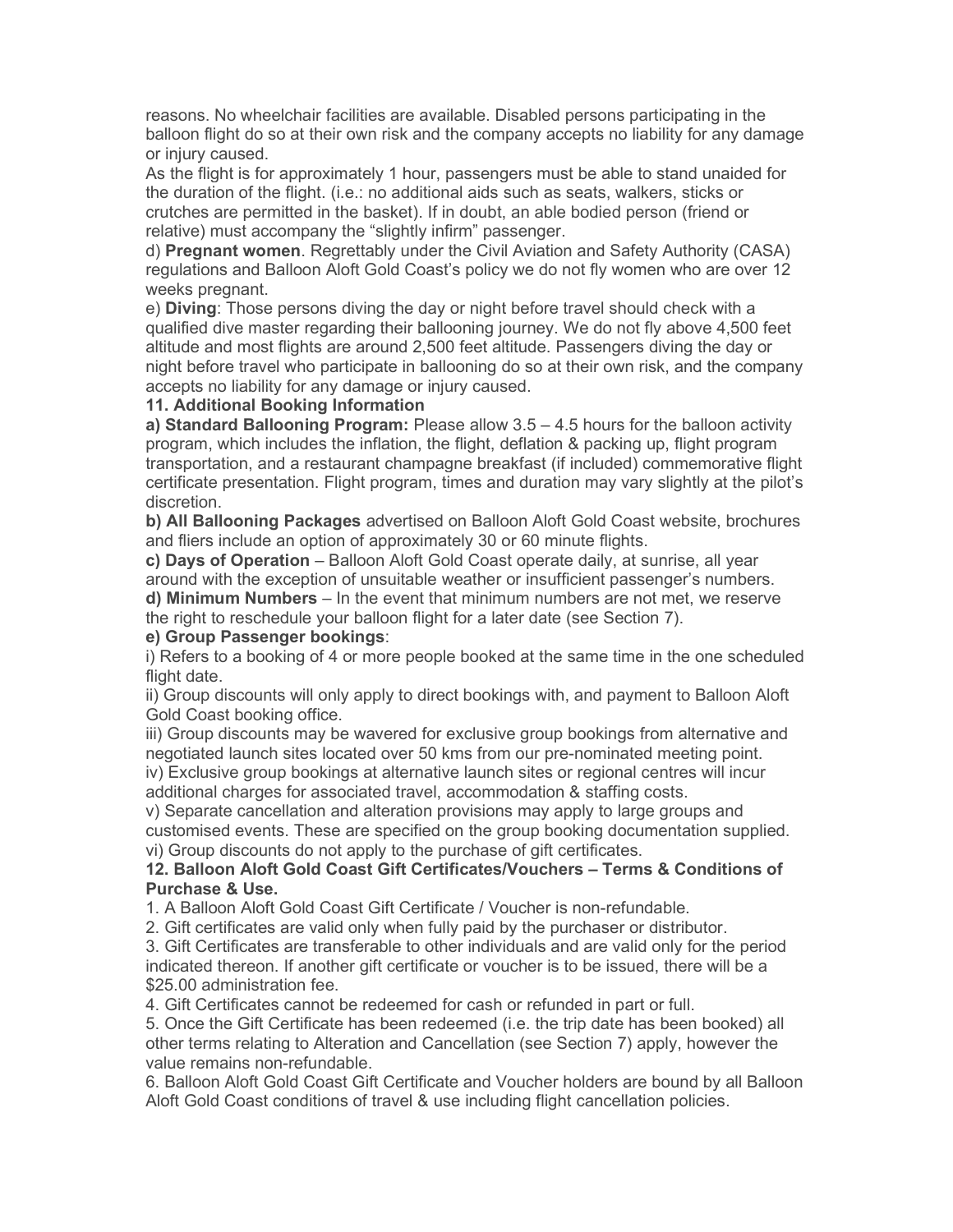7. Balloon Aloft Gold Coast accepts no responsibility for lost, stolen or fraudulent Gift Certificates or vouchers. It is the holder's responsibility to ensure the safe keeping of the voucher or gift certificate. No voucher, no flight.

8. A Gift Certificate / Voucher, is an open dated balloon flight, valid for 12 months (unless otherwise stated) from the date of purchase, and as per the expiry date nominated on the Gift Certificate or Voucher.

9. A Gift Certificate/ voucher once redeemed must be presented to the pilot on the scheduled flight morning.

10. Hot Air Balloon flights are a weather dependant activity and may be cancelled. It is the gift voucher holder's responsibility to make as many attempts as possible to achieve a successful launch before the expiry date.

11. Gift Certificates/ Vouchers must be *booked and used before the expiry date* specified on the voucher.

12. Gift Certificate/ Voucher extensions are only granted under special circumstances, and only at the discretion of Balloon Aloft Gold Coast. Please note however, extensions attract administration fees, so it is in the gift certificate holder's best interest not to let the voucher expire.

13. Should you need to extend the validity of your gift certificate beyond the nominated voucher expiry date, extension fees apply: i) If your Gift Certificate/ voucher has not yet expired, and you cannot take the flight before the expiry date, we can extend your voucher for an administration fee of \$15 per month per person per voucher for a maximum of 2 months only. ii) If your Gift Certificate/ voucher has *already expired and you* contact us within 30 days (1 month) of its expiry date, we can extend your voucher for an administration fee of \$30 per person per voucher for one month only. iii) If your Gift Certificate/ voucher has already expired and you contact us more than 30 days after the expiry of your voucher, the voucher cannot be extended under any circumstances. Expired Gift Certificates/ vouchers are non-refundable in whole or in part.

14. If your gift voucher or travel voucher has not been purchased directly from Balloon Aloft Gold Coast, but from another party such as an online experience booking service, a travel booking agent or tour operator, then that parties conditions of purchase will also apply.

 $\frac{1}{2}$  ,  $\frac{1}{2}$  ,  $\frac{1}{2}$  ,  $\frac{1}{2}$  ,  $\frac{1}{2}$  ,  $\frac{1}{2}$  ,  $\frac{1}{2}$ 

All transactions involving **BALLOON ALOFT GOLD COAST** are deemed to be made directly with the respective vendors of the products and services selected. For the ballooning sector this will be Balloon Aloft Gold Coast Aust. Pty Ltd trading as Balloon Aloft Gold Coast ABN 92 010 927 483. Air Operators Certificate Number SQ532306. For non-ballooning products / packages will be with third parties as stated. **BALLOON ALOFT GOLD COAST** is not the principal or agent for the vendors and package partners and shall not be involved in any claim or dispute or be liable for any loss or damage that may arise in relation to such transactions.

BALLOON ALOFT GOLD COAST does not warrant the accuracy, completeness, suitability or reliability of any information, service or product listed at BALLOON ALOFT GOLD COAST website.

Under no circumstances, including negligence, shall BALLOON ALOFT GOLD COAST be liable for any loss, claim, or any direct, indirect, incidental, special or consequential damages (including but not limited to lost profits or lost savings) which arises out of or is in any way connected with the use of any information, any listing of any data at BALLOON ALOFT GOLD COAST or any delay or inability to use this web site whether based on tort, contract, strict liability or otherwise.